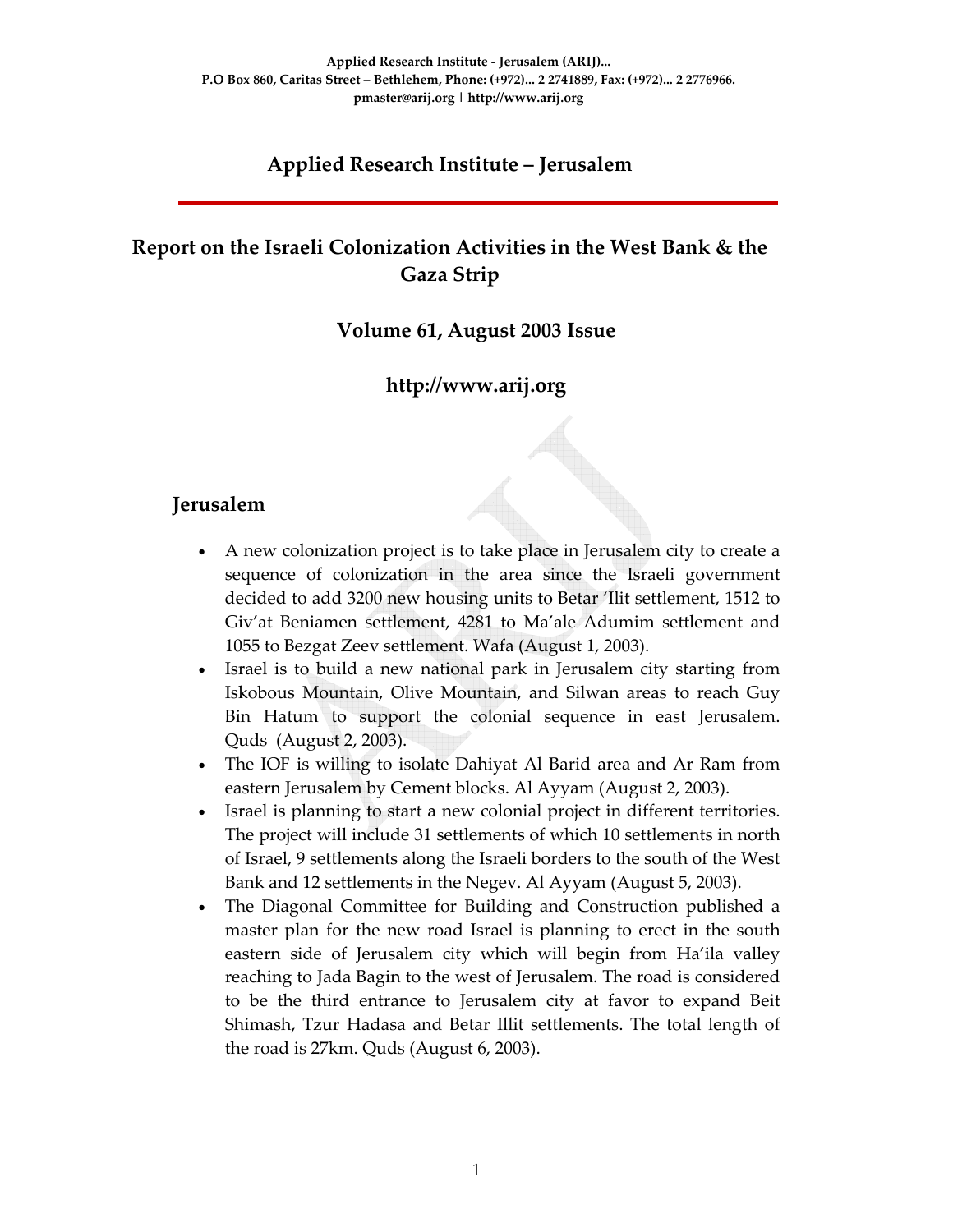- 20 Palestinian houses are threatened to be demolished in Al Lid city under the pretext of not having building permits. Wafa (August 8, 2003).
- Five new military orders were handed to residents of An Nu'man, Al Khas, Al 'Azzariya, Abu Dis and Ash Sheikh Sa'ad villages to the east of Jerusalem city at favor to confiscate 490 dunums of agricultural lands for the Separation Wall path. Quds + Al Ayyam (August 10, 2003).
- The IOF demolished 13 houses in 'Asheret Al Atrash area in Negev under the pretext of not having building permits. Wafa (August 11, 2003).
- The IOF handed resident Iman Al Razim in Khalit Sinad in Shu'fat camp a demolishing order under the pretext of not having building permits. Quds (August 11, 2003).
- 20 house demolitions alarms were handed to residents of Al Ashqariya neighborhood in Beit Hanina under the pretext of not having building permits; In addition, the IOF demolished the carrage owned by Jawad Siyam. Al Ayyam+ Quds (August 12, 2003).
- Plan to demolish 34 Palestinian houses in the Occupied East Jerusalem in the neighborhoods of Al‐Ashqariya, Al Sawiya, Shu'fat, Ras Al‐ Amoud, As Sawahra Al‐Sharqiya, Jabal Al‐Mukabbir, Sur Bahir, Al‐ Thouri , Ras Khamis and Bab Al Salaʹ. As a result 163 Palestinian inhabitants would be definitely displaced. IPC (August 13, 2003).
- The IOF demolished without pre-notification the houses of Omar Muhammad Sara and Muhammad 'Ali 'Atiya in Jabal Al Mukabbir neighborhood in Jerusalem to continue erecting the Separation Wall path and to connect it with Abu Ghneim (Har Homa). in the south and Al Khan Al Ahmar in the east. Besides, the IOF handed 60 demolition warnings to other residents in the area for the same reason. Quds (August 13, 2003).
- The IOF handed residents of Sur Bahir, Jabbal Al Mukabbir and As Sawahira Esh Sharqiya southeast Jerusalem city orders to confiscate 173 dunums of their lands at favor to erect two new parts of the Separation Wall (2km length, 7km length consecutively).. Tens of houses are threatened to be demolished by this violent process. Quds + Al Ayyam (August 14, 2003).
- The Israeli Supreme Court rejected the military order to demolish Faiq Othmanʹs house northwest Jerusalem city under the pretext of not having building permits. Wafa (August 17, 2003).
- The IOF demolished three houses without a pre-notification conducted under the pretext of not having building permits in Al Ashqariya neighborhood in Beit Hanina and in Al Haraiq area east of Al 'Isawiya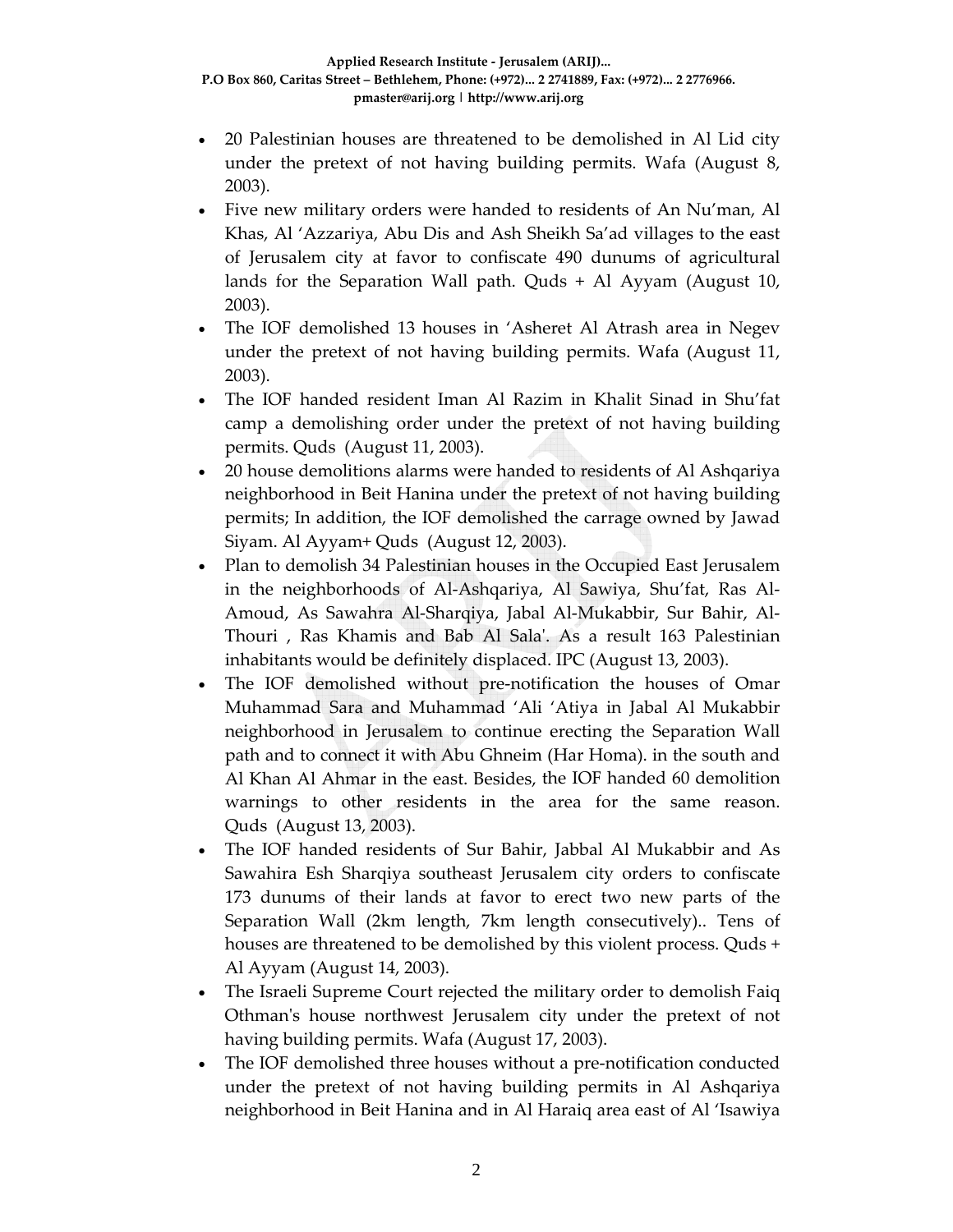city, northeast of Jerusalem. The houses belong to: Saleh Muhammad Isma'il Al Razim, Khader Farid Al Ja'bary and Khaled Nemir Mahmmoud. Wafa (August 18, 2003).

- Two houses were demolished in Al Lid village, a Palestinian village in 1948 and 1967, owned by Nasim Dawahida under the pretext of not having building permits. 2000 houses are threatened to be demolished for the same reason. Wafa (August 18, 2003).
- The IOF backed with bulldozers demolished 4 houses in Khalet 'Abed Al Sal'a and Abu Mukhaira neighborhood in Jabal Al Mukabbir southeast Jerusalem city under the pretext of being unlicensed. Houses belong to:
	- Muhammad Amin Shqairat
	- Kawkab Mahmmoud Shqairat
	- Amal 'Atta Allah Hassan Shqairat
	- Tawfiq Al Sarkhi. In addition, the IOF demolished 3 Barracks owned by: Amin Al Salhout, Jaza Mattar Shqairat and Tawfiq Al Sarkhi. Wafa (August 19, 2003).
- The Israeli Ministry of Building and Construction assigned 1.5 milliard NIS to expand Ketzarem settlement in the Golan Heights encouraging the colonization activities in the area. Quds (August 22, 2003).
- An Israeli company is willing to rebuild the 24m high "Hahorbeh" synagogue in the old city of Jerusalem. The synagogue is to be built over one dunum of land. Quds (August 23, 2003).
- The IOF handed residents of Beit Iksa, Beit Surik and Qaluniya villages northwest Jerusalem city military orders to confiscate 1628 dunums of agricultural lands to construct 13.5km of the Separation Wall. In addition the Israeli troops handed residents of Abu Dis military orders to confiscate 45 dunums of agricultural lands cultivated with Olive trees for the same purpose. Quds (August 25, 2003).
- New military orders were handed to residents of Sur Bahir city southeast Jerusalem city perambulating to connect Abu Ghneim (Har Homa) Settlement in the south with Ma'ale Adumim in the east. The plan if executed will isolate 72 Palestinian families outside the Separation Wall borders. Wafa+ Al Ayyam (August 27, 2003)..
- The Israeli bulldozers demolished 5 commercial stores along with a cement wall built on 2.5 dunums of land without pre‐notification. The stores belong to Iyad Sa'ida and Jamal Khouys from Al Herdoub in Al Tur neighborhood and were demolished under the pretext of not having building permits. Quds (August 29, 2003).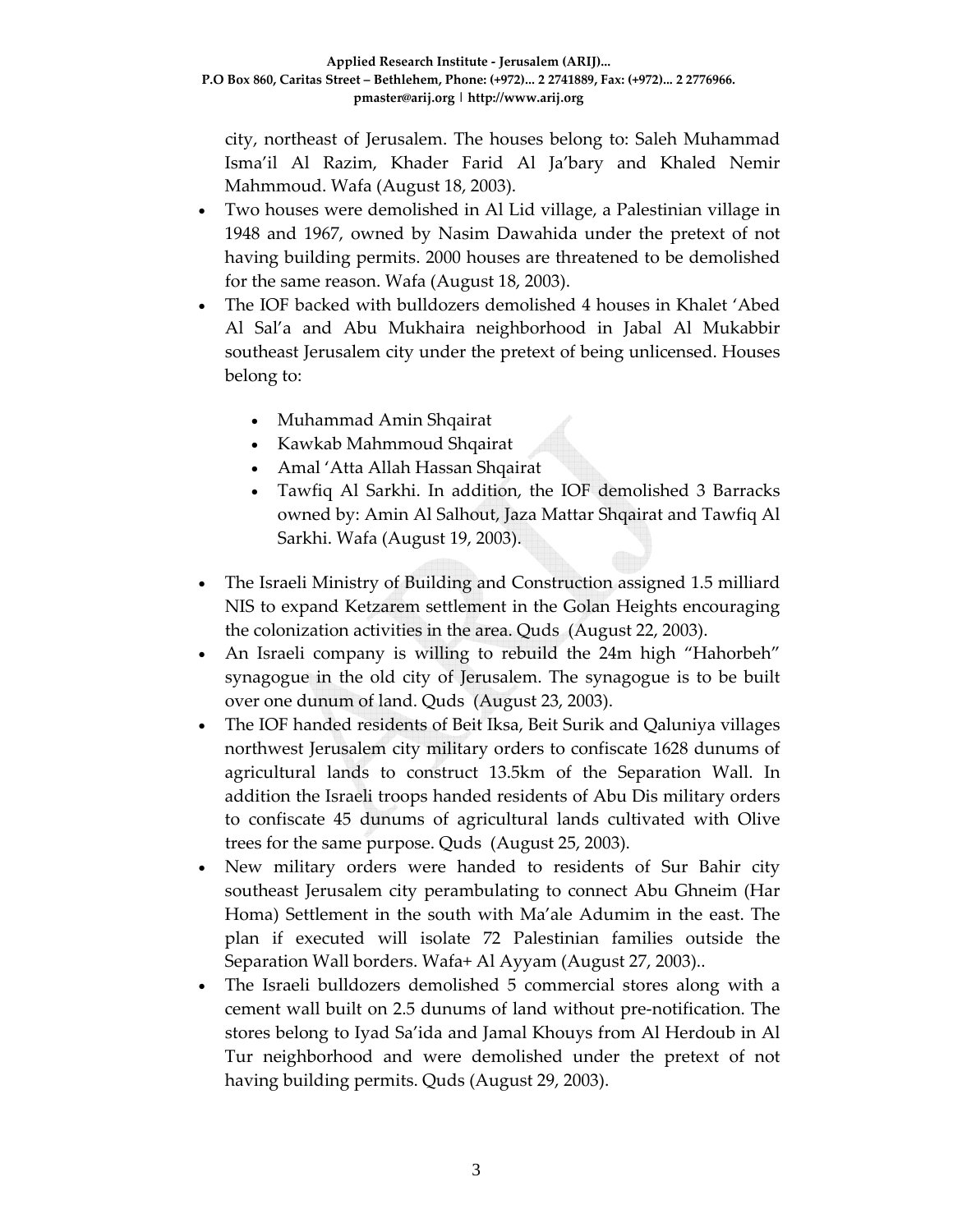• The IOF continued razing the agricultural lands in Abu Dis city at favor of the Separation Wall path; in addition, the IOF handed residents of Ash Shayyah district military orders to confiscate more lands for the same reason. Wafa (August 31, 2003

# **Qalqilyah**

- The Israeli Bulldozers razed more than 800 dunums of agricultural land cultivated with Citrus and Fruits in Jayyus village northeast Qalqilyah district resulting in uprooting of 1500 Olive trees at favor to continue erecting the Separation Wall path. Lands are owned by:
	- o Hassan Khader
	- o 'Ali Muhammad Noufal
	- o Soubhi Al Haj Mahmmoud,
	- o Omar Hassan Kharesha
	- o Hassan Musleh Shamaneh
	- o Shreif Omar Khaled,
	- o Jasser Salim 'Amer
	- o 'Abed Allah Hammed Khaled
	- o Helmi Muhhamd Noufal
	- o Hashim Abu Khader
	- o Muhammad 'Alwan
	- o 'Abed Al Hafez 'Alwan
	- o Said Abu Khader
	- o Said Samha
	- o 'Abed Al Jalil 'abed Al Hafez
	- o Fawzi Hamdan Shamasneh
	- o Rezak Ahmad Khraisha
	- o Faiz Hassan Salim
	- o Massoud Al Khati
	- o Sadki Al 'Abooushi
	- o Muhammad 'Abed Al Qader Issa
	- o Hashim Muhammad Abu Ja'far
	- o Mustafa 'Abed Al Hamid Malouh. Wafa (August 13, 2003).
- The IOF razed hundreds of dunums of agricultural land in Kfar Thulth village and Khirbet Jal'oud for the sake of the Separation Wall process. The land belongs to Jasser 'Ali and Ya'qoub Isma'il. Al Ayyam+ Quds (August 15, 2003).
- The IOF staged into Qalqiliya city and demolished a residential building composed of 5 apartments, owned by Burhan Hilal. Al Ayyam (August 15, 2003).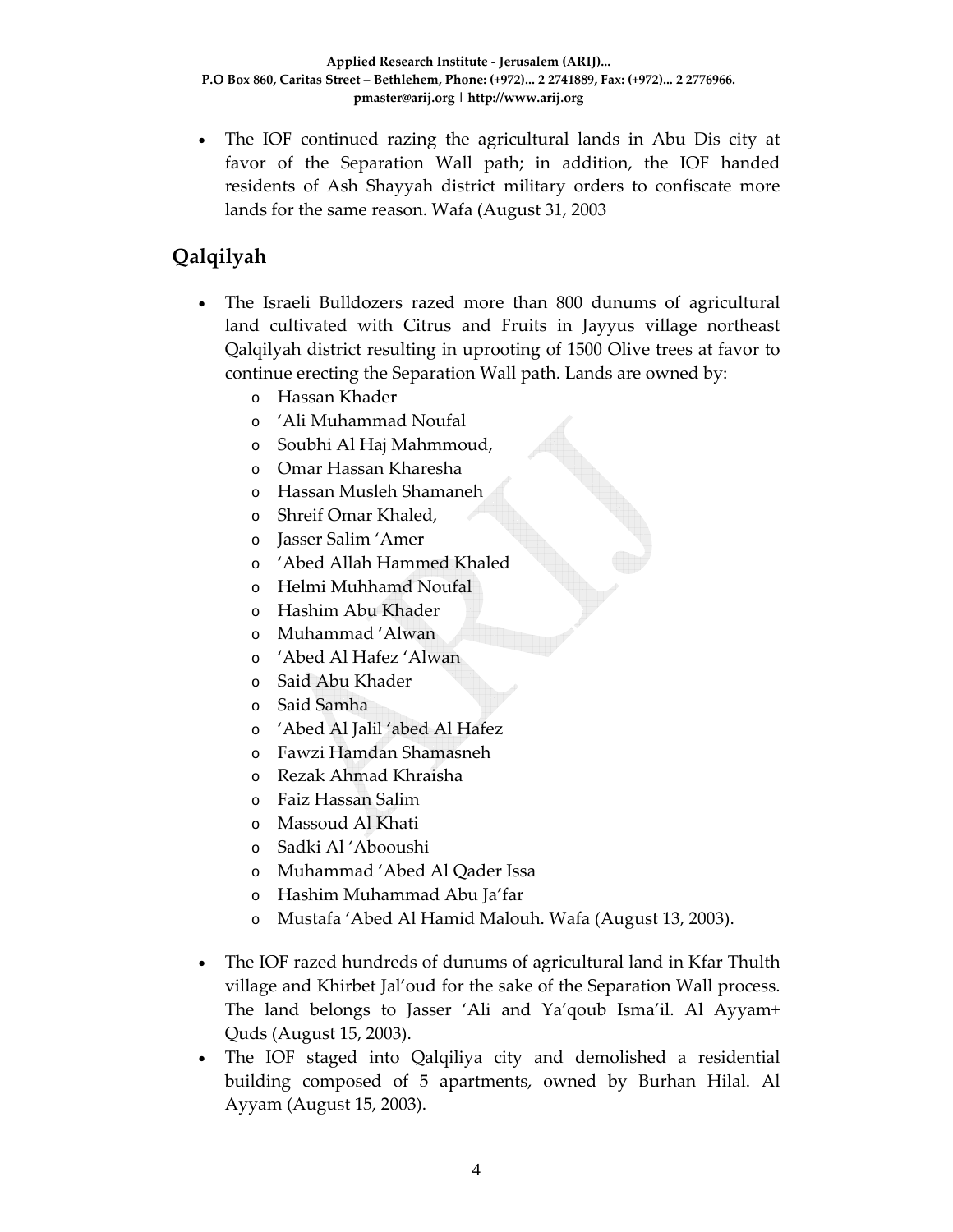• More than 20 Israeli bulldozers staged into Qalqiliya city and razed tens of dunums of agricultural lands along side the path of the Separation Wall. Al Ayyam (August 18, 2003).

### **Jenin**

- The IOF burned agricultural lands cultivated with Olive trees in Kharouba area east of Jenin city and located near a military bypass road. The Lands belong to Loutfi and Fawzi Abu Hanana. Quds (August 15, 2003).
- The IOF staged into Kafr Ra'i village southwest of Jenin city under heavy barrage of gunfire and dynamited the house of Khairi Yahya after planting it with heavy explosive devices. IPC+ Wafa (August 21, 2003).
- The Israeli troops staged into Al Yamun village west of Jenin city and dynamited the two‐storey house of 'Ali Mmifleh 'Abahira with heavy explosive devices, displacing 10 inhabitants. Wafa (August 21, 2003).
- The IOF demolished the two-storey house of 'Abed as Sami' Al Kilani in Nazlet Esh Sheikh Zeid near Ya'bud village, displacing 10 people. *Quds (*August 23, 2003).
- The IOF demolished a two-storey house of Martyr Hani Zakarneh. Displacing 15 inhabitants and causing sever damages to the nearby houses. Al Ayyam (August 29, 2003).
- The Israeli bulldozers partially destroyed the houses of Issa Khaled and Mahmmoud Abu Es Sukar along with a number of commercial stores in the city. Quds (August 31, 2003).

### **Tulkarm**

- A group of Jewish settlers fenced 100 dunums of agricultural land in Shuffa village in order to expand the borders of Deirban outpost, to the south of Avnei Hefetz settlement located southeast of Tulkarm city. The Lands belong to Al Barqawi family. Wafa (August 5, 2003).
- The IOF uprooted 16 Olive trees east of the Separation Wall path in Zeita village north of Tulkarm city. The land is owned by Jalal Hussni Abu Hamda. Quds (August 19, 2003).
- The IOF demolished four houses without pre-notification at favor of the Separation Wall in Nazlet Issa village. The houses Houses belong to: Ibrahim Mahmmoud As'ad, 'Abed Al Latif Mahmmoud As'ad, Muhammad Taher and Faris Ibrahim. Wafa (August 21, 2003).
- Three houses were demolished by the IOF in the area between Baqa El Gharbiya and Nazlet Issa village which belong to Fayz Sa'id Abu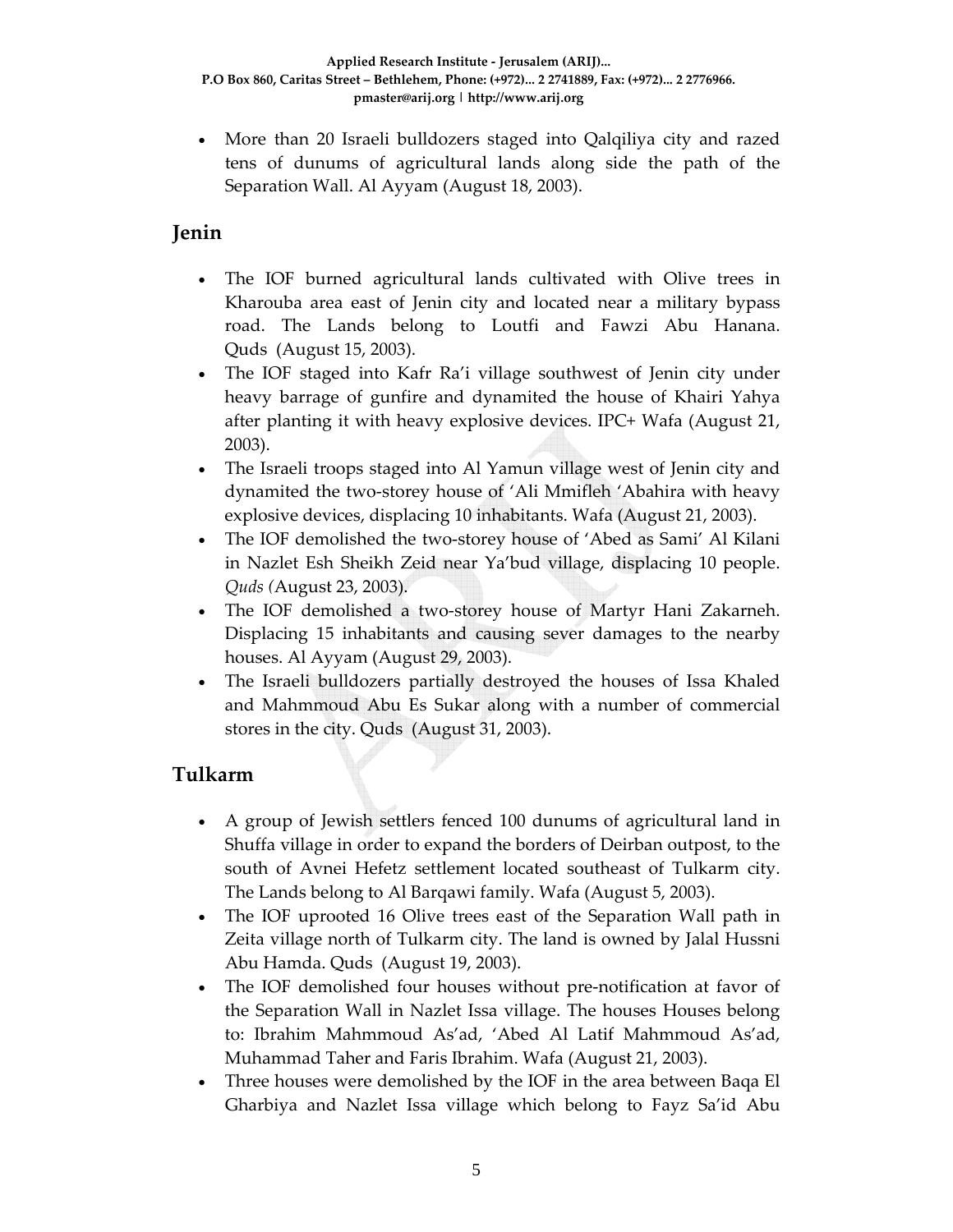Mukh. Tens of houses are also threatened to be demolished at favor of the Separation Wall process. Wafa (August 21, 2003).

- The IOF dynamited the house of Zeid Ibrahim Ibsis in Ramin village east of Tulkarm city without pre‐notification after planting it with heavy explosive devices, turning it to a heap of rubble. Al Ayyam (August 23, 2003).
- The Israeli authorities handed residents of Baqa Esh Sharqiya village north of Tulkarm city military orders to confiscate 300 dunums of the agricultural lands. Quds (August 25, 2003).
- The IDF handed the farmers of Nazlet Issa village military alarms to confiscate 16 dunums of the agricultural lands for the Separation Wall process. Al Ayyam (August 27, 2003).
- The IOF started constructing a new part of the Separation Wall in Nazlet Issa, Baqa Esh Sharqiya, Zeita and Qafin villages. As a result, 420 dunums of land are threatened to be confiscated and another 500 dunums will be completely isolated. Quds (August 28, 2003).
- The IDF dynamited uninhabited house in the northwestern neighborhood of Tulkarm city conducted under the pretext of having explosive devices inside. Al Ayyam (August 28, 2003).
- The house of Jalal Fared and other two commercial stores with 50 dunums of lands are threatened to be razed in Nazlet Issa village under the pretext of their location near the Separation Wall path. Al Ayyam (August 29, 2003).
- The IOF razed the house of Muhammad Ahmad Hassan composed of two floors and the house of 'Abed El Halem Muhammad Hassan in Nazlet Issa north of Tulkarm district at favor of the Separation Wall path. Wafa (August 31, 2003).

#### **Nablus**

- The IOF staged into 'Aqruba, Beit Furik and Beit Dajan villages east of Nablus city and burned thousands of dunums of agricultural land after forcing the landlords and the farmers to evacuate the area under the threat of weapons. Quds (August 9, 2003).
- The IOF dynamited a four-storey building in 'Askar camp east of Nablus city after forcing the inhabitants to evacuate it under the threat of weapons, causing severe damages to the nearby houses. Al Ayyam (August 9, 2003).
- The Israeli Troops bombed the house of Khamis Fasil Jarwan in 'Askar refugee camp after planting it with heavy explosive devices, displacing 11 inhabitants. IPC+ Wafa (August 13, 2003).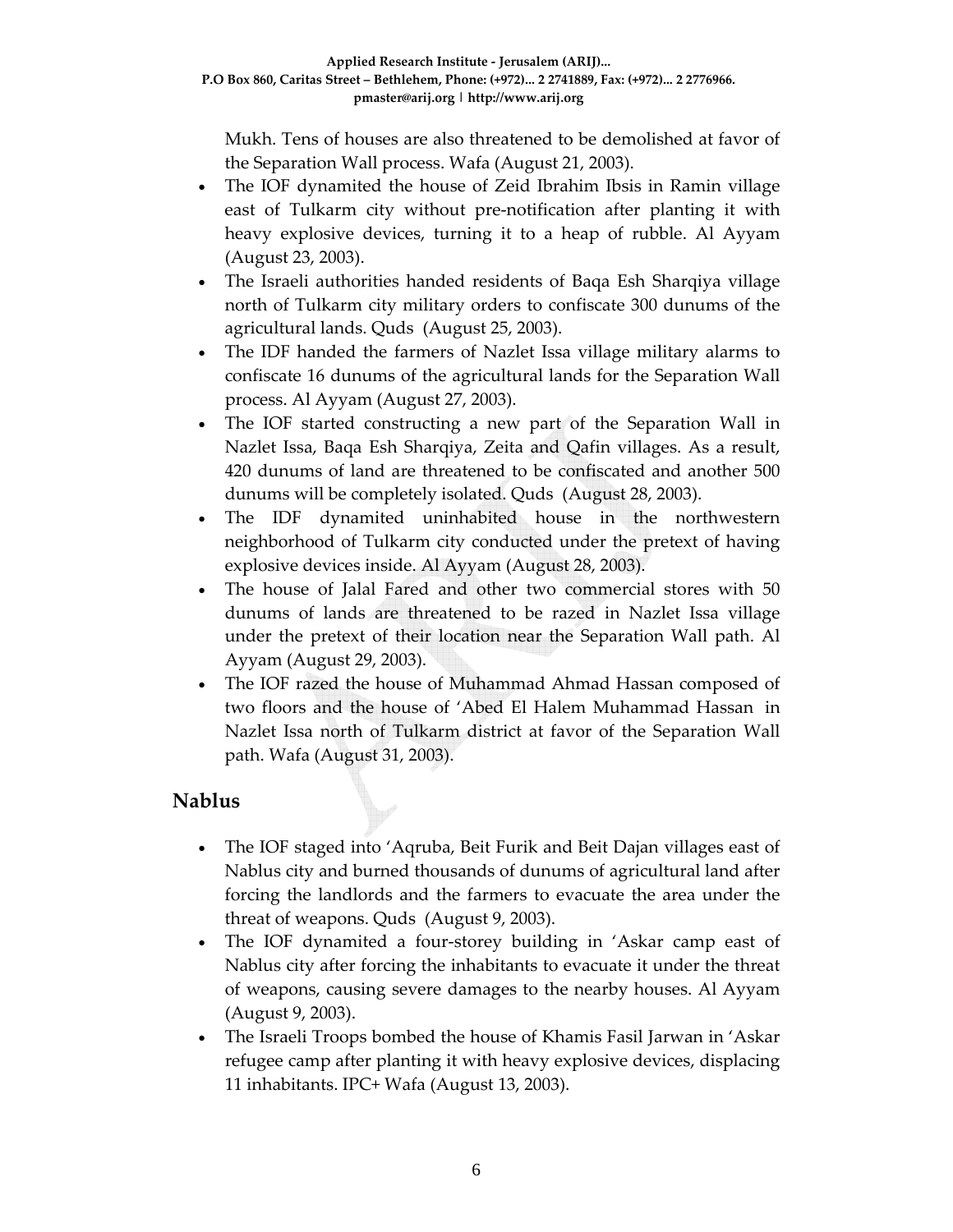- The Israeli troops broke into the Islamic Solidarity Clinic in Rafidia city causing sever damages to the properties. Quds (August 15, 2003).
- The IOF demolished the House of Martyr Islam Qteshat after planting it with heavy explosive devices in 'Askar refugee camp, causing sever damages to the nearby houses. Al Ayyam (August 15, 2003).
- The IOF demolished the three-storey house of Martyr 'Amar Abu 'Ayash in Balata camp, displacing in turn 18 people. Al Ayyam (August 16, 2003).
- The IOF dynamited a two-storey house of Suliman Hussein Hassan Abu Salim in Balata camp after forcing its residents to evacuate the house under the threat of weapons causing severe damages to the nearby houses. Wafa (August 17, 2003).
- The IOF demolished the house of Martyr Samir Al Nouri in Nablus city. Quds (August 23, 2003).
- The IDF broke into Nablus Medical complex in the old city causing sever damages to the properties. Quds (August 24, 2003).
- The IOF demolished the house of Abu Sbeih Hamada in the old city of Nablus; in addition, the IOf demolished the gold factory which belongs to Ahmad Shahata. Quds (August 25, 2003).
- The Israeli bulldozers razed 8 dunums of land cultivated with hundreds of Olive and Almond trees which belong to Yousra Hamid Qadous in Khalit Hassan in Bourin village southwest of Nablus city. Wafa (August 25, 2003).
- The IOF bombed a two‐storey house of Jamalat Abu Zeid in the old city of Nablus causing damages to the nearby houses; in addition, the IOF broke into Al Aqsa and the French TV stations causing sever damages to the properties. Quds (August 26, 2003).
- Settlers of Ariel settlement and under the protection of the IOF burned thousands of Olive trees that surround the previously mentioned settlement. Quds (August 27, 2003).
- The IOF dynamited a two-storey house in Al Qaryoun area in the old city of Nablus conducted under the pretext of having explosive devices inside. The House belongs to Fayz Al Sanig. Quds + Al Ayyam (August 28, 2003).

## **Hebron**

• Settlers of Qiryat Arba' settlement took over 9 dunums of agricultural land owned by Mahmmoud 'Abed Al Halim, southwest of the mentioned settlement, at favor to rebuilt Higbourim outpost after relinquishing it several times. Moreover, the settlers burned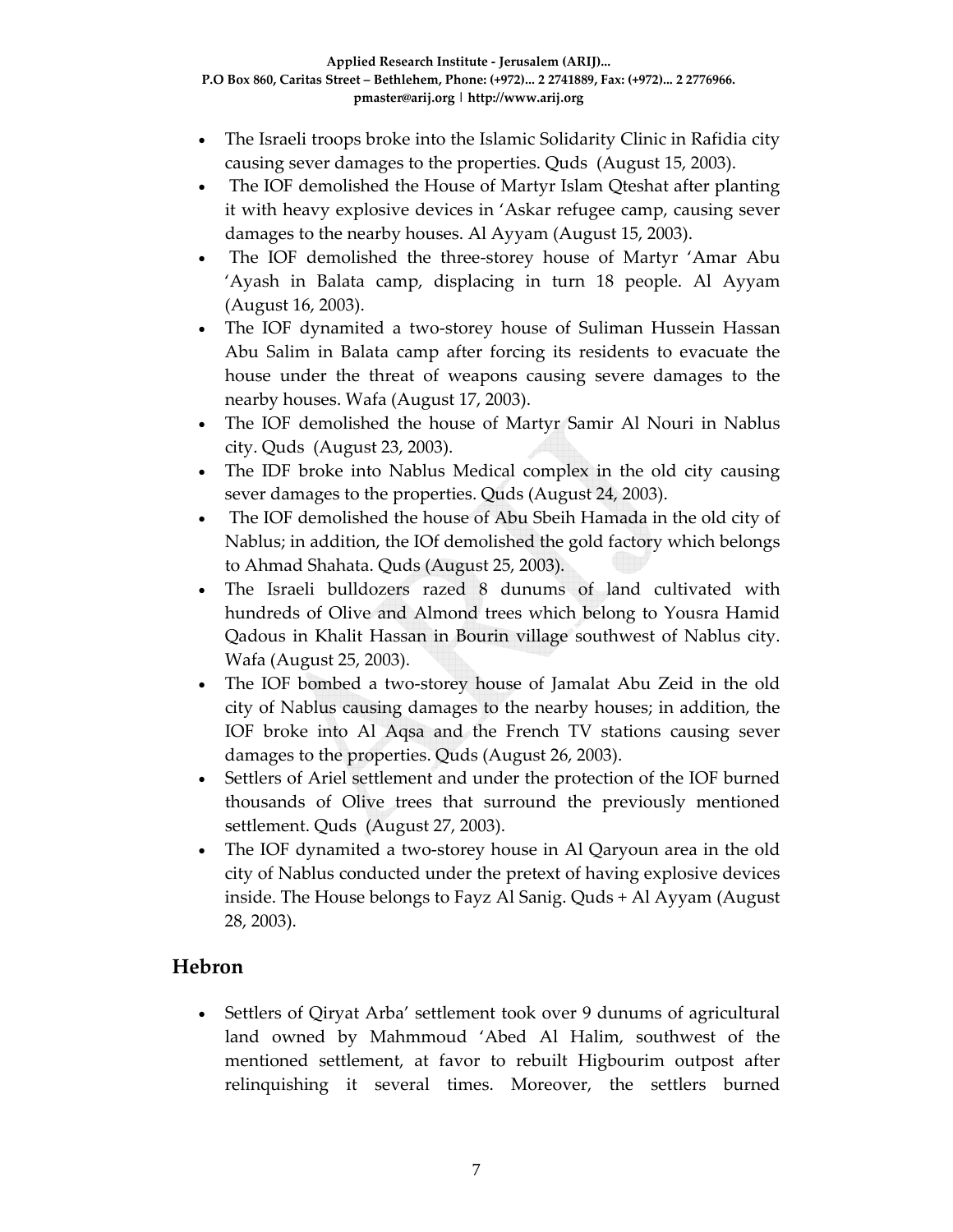agricultural lands cultivated with Almond trees owned by Ahmad As'ad Jaber. Al Ayyam+ Quds (August 4, 2003).

- The Separation Wall path which is going to be built in Hebron governorate will devour more than 49 %of its lands in addition to 533 thousand dunums of agricultural land are threatened to be confiscated by this violent process. Al Ayyam (August 9, 2003).
- The IOF started erecting 300m length and 8m width bypass road on Junid Mountain for military and security reasons. The land is owned by Junid family. Wafa (August 11, 2003).
- Settlers of Hagai settlement south of Hebron city razed more than one dunum of land at favor of expanding the settlement borders. Al Ayyam (August 17, 2003).
- The IOF confiscated more than 40 dunums of lands in Talet Al Jounaide which belong to Al Jounaide family and another 10 dunums of land in Talet Abu Seninah to construct two military bases in the area. Not forgetting to mention that the lands are under the control of the Palestinian National Authority, Area (A).. Quds (August 18, 2003).
- The IOF demolished the house of Martyr Raed Misk west of Hebron and the house of Martyr 'Ali Yousef 'Abed El Hadi in Kharas village northwest of Hebron city. Haaretz daily+ Wafa (August 21, 2003)..
- The IOF put 8 caravans on Junid Mountain in the old city of Hebron to construct a new outpost in the area. Quds (August 22, 2003).
- The Jewish settlers expanded the borders of Otniel settlement southwest of Hebron city thus seizing lands belong to Abu Shehata family. In addition, settlers tried to take over 4 dunums of agricultural land owned by Mahmmoud Al Bouti Jaber in Wad Al Nasara district. Al Ayyam (August 26, 2003).
- The IOF took over a three‐storey house of Hamouda Al Rajabi in the southern area of Hebron city turning it to a military barrack. Quds + A l Ayyam (August 28, 2003).

### **Bethlehem**

- A group of Jewish settlers and under the protection of the Israeli troops constructed a new outpost southeast of Efrat settlement. The IOF also confiscated 600 dunums of lands in Nahla and Abu Nujeim villages south of Bethlehem district. Wafa (August 1, 2003).
- The Jewish settlers erected a 2km bypass road on the lands of Artas village south of Bethlehem city to connect the settlements of Efrat and Abu Ghneim (Har Homa) together. Al Ayyam (August 2, 2003).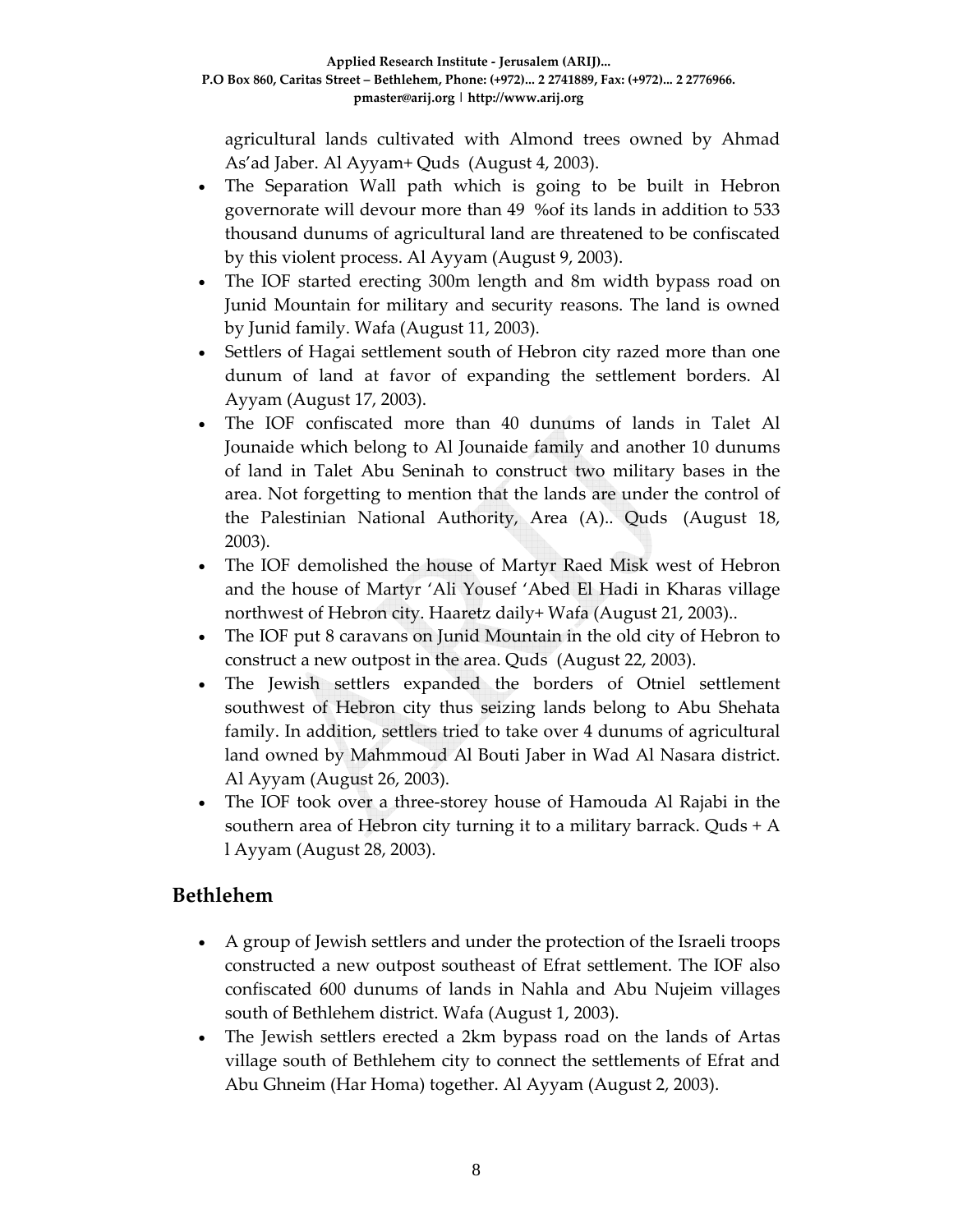- Israeli military bulldozers razed vast areas of arable lands and uprooted the trees in Wad Fukin village near Bethlehem. The Lands belong to Sukar, Manasreh, 'Atiya and Al Aqra' families. Wafa+ IPC (August 4, 2003).
- The IOF demolished five Palestinian houses in 'Ein Jwaiza neighborhood in Al Walaja village, northwest of Bethlehem city, under the pretext of not having building permits, the houses are owned by:
	- 1. Salim Muhammad Abu El Teen
	- 2. Mahmmoud Muhammad Al A'raj, composed of two floors
	- 3. Maher Muhammad Radwan
	- 4. Musa 'Eid El Sheikh, composed of three floors
	- 5. Walid 'Ata Rabah.

Not forgetting to mention that 19 houses are threatened to be demolished in the same neighborhood for the same reason. IPC+ Quds (August 13, 2003).

- The Israeli bulldozers razed more than 700 dunums of agricultural land cultivated with Olive Almond, and Vine trees in Nahhalin village west of Bethlehem to build a watch towers in the area and to expand the borders of Gush Etzon Block. Quds (August 13, 2003).
- Israel is planning to add 78 new housing units to Abu Ghneim (Har Homa). settlement south of Jerusalem city. Quds (August 15, 2003).
- The Israeli bulldozers razed vast areas of agricultural lands cultivated with Olive trees, Almond, Fig, and Grape in Habla town near Bethlehem city at favor of expansion the illegitimate Jewish settlement built on the lands of Nahalin city; in addition, the IOF handed the landlords of Al Walaja village orders to confiscate 10,000 dunums (40%). of the agricultural lands at favor to erect a military bypass road near the Separation Wall path. IPC+ Quds (August 19, 2003).
- The IOF issued a military order to confiscate 36 dunums of land around Bilal Bin Rabah Mosque in Bethlehem city which will isolate hundreds of dunums of land to the north of the city. Al Ayyam (August 20, 2003).
- The Israeli bulldozers continued razing the agricultural lands in Al Mestaya area in Husan village west of Bethlehem city. The land is 1,7km length and 24‐35m width. Wafa (August 25, 2003).
- The Israeli bulldozers commenced the construction of the secondary military road that enclaves the Orthodox Housing project in Beit Sahour composed of 7 apartments in 8 Housing units and inhabited by 20 families, with another 20 houses in the area. In addition 50 dunums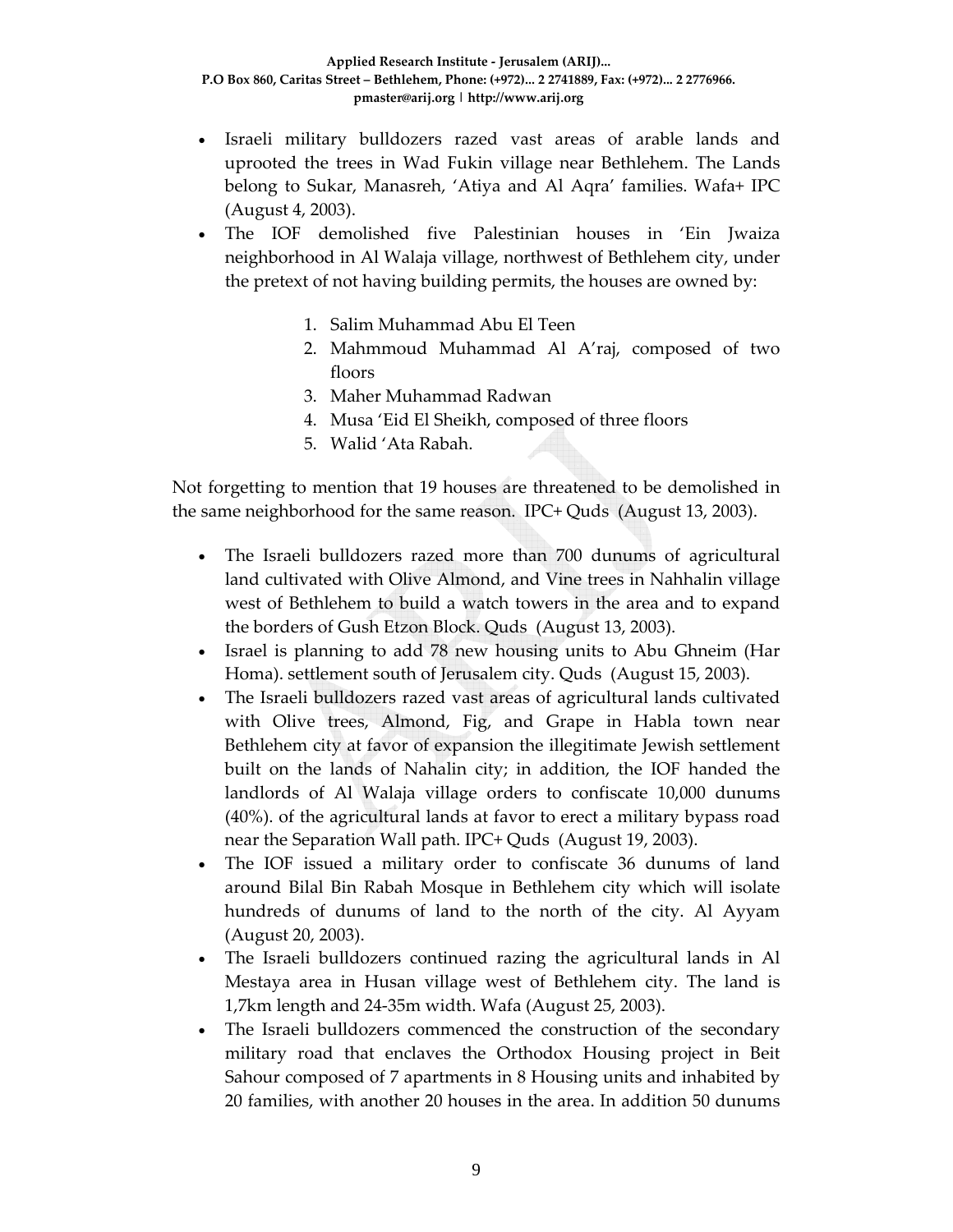of lands will be confiscated and other 300 will be isolated by this violent operation. Al Ayyam+ Arij (August 29, 2003).

• The IOF razed tens of trees in the Islamic Cemetery in the Northern entrance of Bethlehem city. Wafa+ IPC (August 31, 2003).

#### **Gaza**

- The IOF will add 22 new housing units to Navah Dekalem settlement built on the lands of Khan Yunis. Al Ayyam (August 3, 2003).
- Three Israeli bulldozers and two military vehicles, under the cover of heavy gunship, staged into Al Barahma area in Rafah City to the south of Gaza Strip razing vast areas of agricultural lands and causing damages to the house of Ibrahim Barhoum located in block (J). south of Rafah city. IPC + WAFA (August 5, 2003)..
- The Israeli bulldozers staged 150m into the southeast of Beit Hanun to the north of Gaza Strip and razed 5 dunums of agricultural land cultivated with Olive trees which belong to Nabil Khalil 'Aysh. Wafa (August 10, 2003).
- The IOF staged into Rafah governorate and partially demolished a two‐storey house alongside the Palestinian‐Egyptian borders which belongs to Suliman Barhum. Al Ayyam (August 15, 2003).
- The Israeli troops constructed a military watch point near Al Matahhen Junction north of Al Qarara city in Khan Yunis. Al Ayyam (August 15, 2003).
- The Israeli bulldozers started erecting a 7km length and 8m height military fence in the dielectric area between the Palestinian and Egyptian borders in Rafah south of Gaza Strip. Quds (August 18, 2003).
- The IOF started erecting a new military bypass road to the south and west of Muraj settlement built on the lands of Qizan Al Najjar district southeast of Khan Yunis city. Quds (August 26, 2003).
- The Israeli bulldozers razed agricultural lands and uprooted a considerable number of trees in Saifa district north of Beit Lahiya city which belong to Haboush, Al Ghuwl, Al Nahal and 'Qilan families. Al Ayyam (August 27, 2003).
- The Israeli bulldozers staged into the southern areas of Beit Hanun razing and uprooting hundreds of trees owned by Hamad family. Al Ayyam (August 29, 2003).
- The Israeli bulldozers razed 5 dunums of agricultural land cultivated with Lemon, Palm and Guava trees southwest of Rafah governorate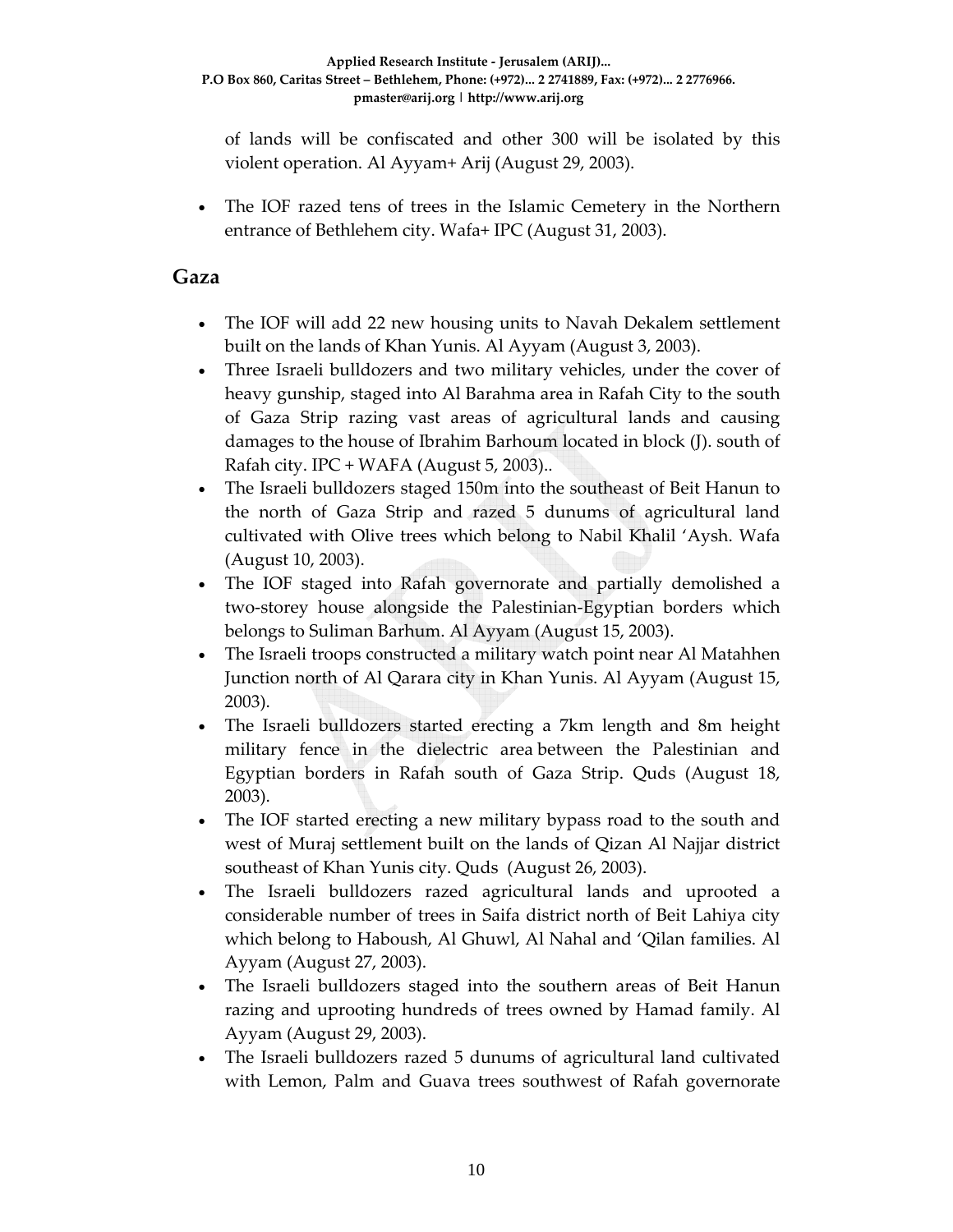alongside the Palestinian‐ Egyptian borders. Al Ayyam (August 29, 2003).

- A report issued by Al Mezan center for Human rights shows that 938 houses were completely demolished and 2778 houses were partially damaged in Rafah governorate since the beginning of the second Intifada. Al Ayyam (August 29, 2003).
- The Israeli bulldozers razed 40 dunums of lands cultivated with Citrus trees which belong to 'Adnan Hassan Suilam northeast of Beit Hanun city; in addition to other 60 dunums of lands which belong to Abu Ramadan, Abu Rahmeh and Na'im families. Al Ayyam (August 30, 2003).
- The IOF razed 200m agricultural land to the east of Makbola district east of Al Bureij refugee camp . Al Ayyam (August 30, 2003).
- The IDF demolished two Palestinian houses owned by Read Ramadan and Al Majdalawi family in Beit Hanun city. Al Ayyam (August 30, 2003).

### **Ramallah**

• 28 houses are threatened to be demolished in Al Medya village to the west of Ramallah after receiving demolishing orders conducted under the pretext of being built on Israeli state lands. As a result, 280 people will be displaced. Quds (August 7, 2003).

#### **Salfit**

- The Israeli troops isolated the house of Hani 'Abed Allah 'Amer in Mes‐ha village udue to its location close to the borders of the Separation Wall. Quds (August 5, 2003).
- The IOF took over Othman Abu Al Raed house east of Salfit city turning it to a military barrack. Al Ayyam (August 15, 2003).

#### **Tubas**

• The IOF demolished tens of barracks in Bardaleh, Kardaleh and 'Ein Al Bayda villages in the northern valleys. Quds (August 28, 2003).

### **Jericho**

• Settlers of Mizpe Yeriho to the south of Jericho city are willing to build a similar Jewish temple on 10 dunums of land in the industrial zone of the settlement. *Quds* (August 7, 2003).